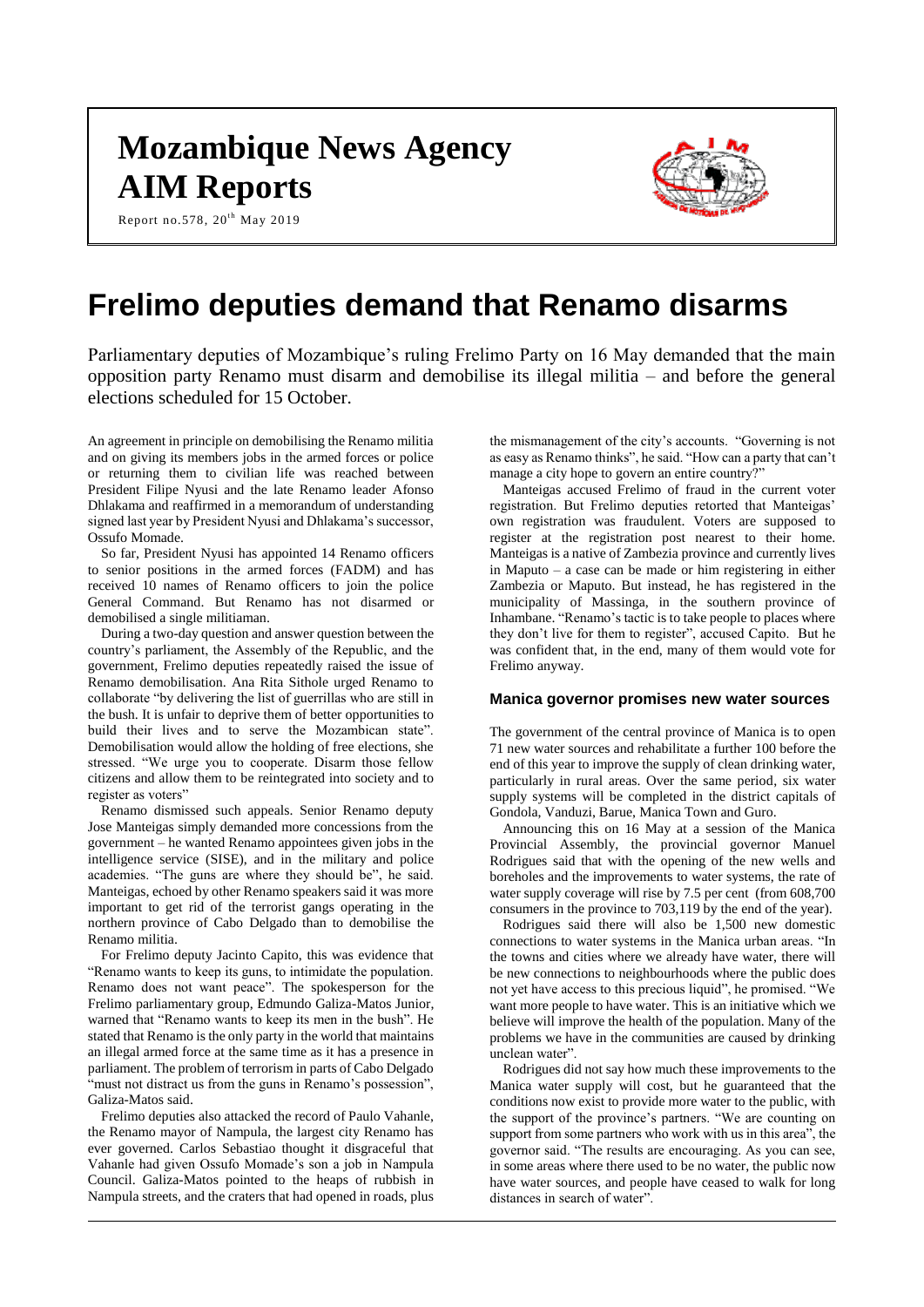# **Over 60 per cent of the five-year programme achieved**

Prime Minister Carlos Agostinho do Rosario on 16 May told the Mozambican parliament, the Assembly of the Republic, that by the end of 2018 the government had achieved "more than 60 per cent of the targets contained in the government's five year programme (for 2015-2019), despite the adverse and challenging situations we have faced".

The prospect of meeting the other 40 per cent in the final year looks bleak, however – especially because the Mozambican economy was severely damaged by the two cyclones that hit the county in March and April.

Speaking at the end of a two-day question and answer session between the deputies and the government, Rosario stressed that 156 health units had been built throughout the country, reducing the average distance a Mozambican has to walk to reach the nearest health unit to 12 kilometres.

The government had built 3,000 new classrooms and distributed 557,635 new school desks. Many of these desks were made from the timber seized during "Operation Trunk", the government offensive against illegal loggers. The new desks, said Rosario, meant that over 2.2 million children no longer had to sit on the floor when they attended classes. (This figure is possible because each desk seats two children and can be used in at least two school shifts).

The water distribution network had been extended, he continued, so that 17.5 million people, in both urban and rural areas, now have access to clean drinking water.

Inflation had been brought under control, said the Prime Minister. Annual inflation had reached 26 per cent in 2016 but had now fallen to around four per cent. At the same time the Mozambican currency, the metical, had stabilised. The exchange rate had plummeted to 80 meticais to the dollar in 2016, but in recent months has fluctuated in a narrow band of between 62 and 65 to the dollar.

Rosario stated that the government has been recovering the confidence of its international partners "and we are on a good path for establishing a new programme with the IMF". The IMF suspended its previous programme in April 2016, and other partners also suspended financial assistance, because of the scandal of Mozambique's "hidden debts " – the two billion dollars of loans that three fraudulent companies obtained from the banks Credit Suisse and VTB of Russia, due to illicit guarantees issued by the previous government, under President Armando Guebuza.

The government's top priority had been to restore definitive peace, through dialogue with the opposition party Renamo. "On this front, despite the ups and downs of this sinuous process, steps were taken that culminated with the guns falling silent in our country", said Rosario. He was referring to the truce declared by the late Renamo leader, Afonso Dhlakama, in December 2016, which has held to the present without any significant violations. The Prime Minister was confident that "we are now advancing firmly towards the attainment of a definitive peace".

#### *Main task remains guaranteeing assistance to cyclone victims*

During the session on 15 May, Rosario stressed that the main task for the government at the moment remains guaranteeing humanitarian assistance to the victims of the two cyclones that hit Mozambique recently – Cyclone Idai in the central provinces and cyclone Kenneth in the far north.

Rosario told the Assembly that between them the two cyclones are known to have killed 648 people and affected 1.8 million. The government remained committed to distributing

food, medicines, mosquito nets and water purification products to the cyclone victims, and to emergency repairs of the damaged access roads.

As for concerns about the theft of food aid, Rosario said that, in the interests of transparency, the official relief agency, the National Disaster Management Institute (INGC) was regularly publishing in the media lists of the donations received. He assured the deputies that all the INGC's humanitarian assistance operations will be subjected to an external audit.

Rosario said the government wants to resettle as soon as possible those cyclone victims who are still living in temporary accommodation centres. "We are creating the conditions for resettlement in safe areas so that the people affected do not return to the areas of risk", he added. "Our strategy advocates resettlement oriented towards development. This consists of demarcating and distributing plots of land, and establishing basic social services, including water supply, electricity, health units and schools".

In the cyclone-affected areas, there were huge agricultural losses. 813,000 hectares of crops planted for the first sowing season were swamped. Rosario said the government now is distributing seeds and tools "so that the affected populations can make the most of the second sowing season, so as to guarantee food security and avoid dependence on donations".

The Prime Minister warned that climate change "is one of the greatest challenges of our time and its adverse effects compromise the country's capacity and effort to achieve its socio-economic development goals". To face these challenges, he said, the government is "strengthening our institutional capacity to monitor climate change" and is adopting "technologies to build infrastructures that are resilient to climate change". Rosario added that the government is acquiring land, sea and air resources "to allow rapid and safe rescue operations in the event of natural disasters".

Asked about the insurgency, apparently motivated by Islamic fundamentalism, in parts of the northern province of Cabo Delgado, Rosario said the political situation "is stable, expressed in the prevalence of peace, the normal functioning of public and private institutions, and peaceful coexistence between the various political and civil society players". He admitted "some challenges regarding public order and security" in the Cabo Delgado districts of Mocimboa da Praia, Macomia, Palma and Nangade, but claimed that actions by the defence and security forces are "neutralising and throwing into disarray the groups of criminals".

Justice Minister Joaquim Verissimo added that the number of defence personnel in Cabo Delgado has been boosted, including the stationing of forces in those villages thought most likely to be attacked. He said that 992 families who had fled from their villages because of the terrorist raids have now returned to their homes, and at least nine schools closed by the insurgency have reopened.

#### **Observers cast doubt on meeting deadline**

Observers from Mozambican civil society organisations doubt the feasibility of completing registration of all potential voters in the remaining fortnight of the voter registration period.

Voter registration ahead of the general elections scheduled for 15 October began on 15 April and is due to end on 30 May. However, according to the statistics issued by the Electoral Administration Technical Secretariat (STAE), in the first four weeks of registration (15 April-12 May), 3.7 million voters had registered. This is 50.35 per cent of the target figure of 7.34 million and observers consider the likelihood of registering the remaining 3.64 million in the time available remote.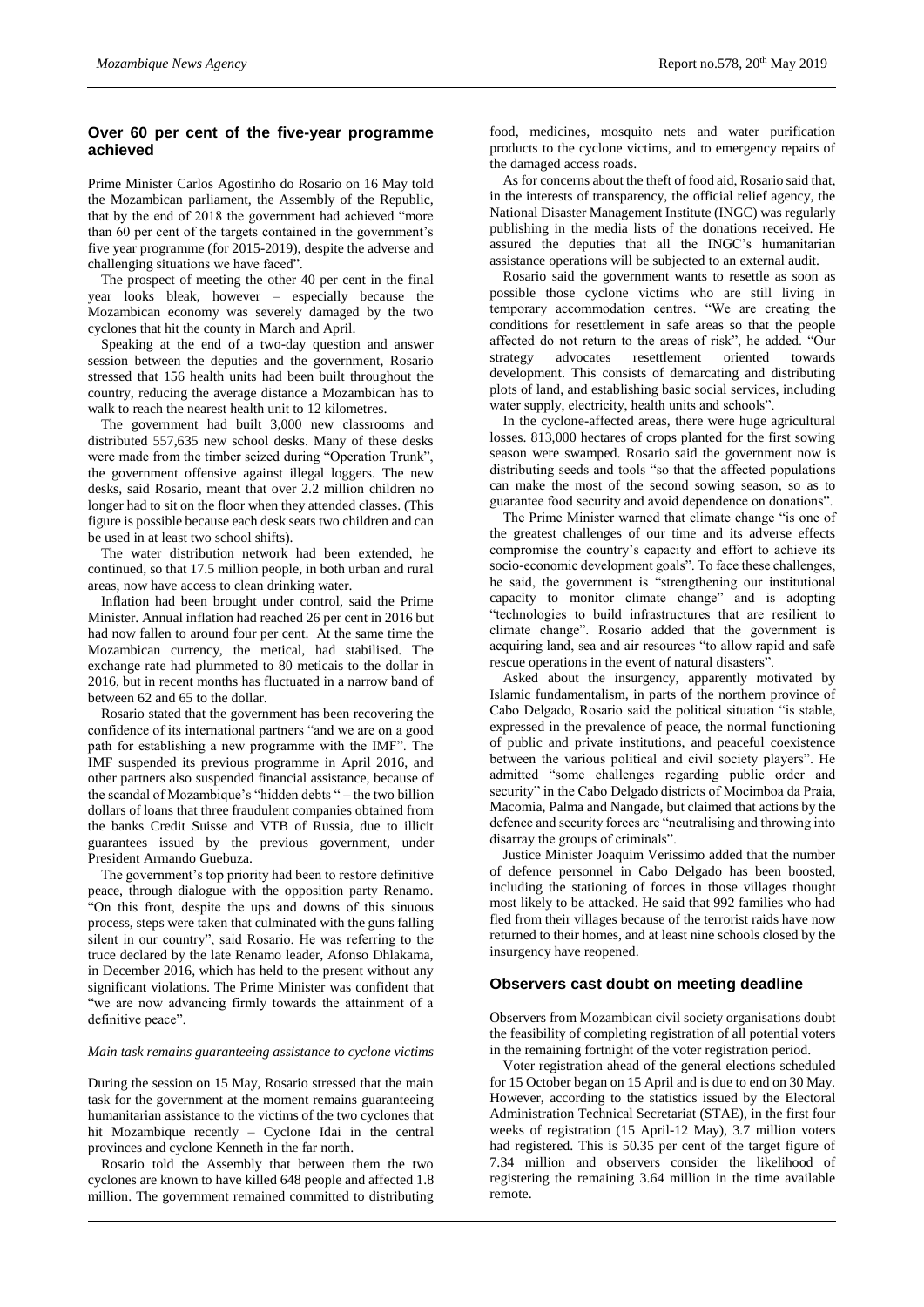A coalition of civil society bodies - including the Episcopal Conference of the Catholic church, the League of NGOs known as Joint, the Civil Society Learning and Training Centre (CESC), and Sociedade Aberta (Open Society) – told a press conference on 17 May that a significant minority of registration posts suffered interruptions, sometimes for days, because their printers broke down, there was no connection between computer and printers, or because they ran out of toner or paper to print voter cards. There were serious electricity problems, with generators breaking down or running out of fuel, and the poor quality of solar panels supplied by STAE.

Worse still, STAE showed poor capacity to respond to these problems in good time. "Some brigades stopped their activities for more than three days while they waited for STAE technical staff to repair the breakdowns", said a statement issued by the civil society bodies.

A spokesperson for the coalition, Jose Dias of Sociedade Aberta, feared that people turned away from registration posts because machines were not working might not return and would lose their right to vote.

The coalition has 600 observers who are visiting registration posts in all 161 districts in Mozambique (including Maputo city's seven urban districts). Divided into groups of three, the observers visit one or more registration posts a day. From 15 April to 12 May they visited 2,893 posts (out of a total of 7,737). 1,917 were visited once and 976 were visited more than once. 90 per cent of the posts visited began work on 15 April. In the ensuing four weeks, 83 per cent of the posts observed opened regularly – but a large minority, 17 per cent, interrupted their operations for one or more days. Some did not open at all. The coalition knew of five posts in Mogovolas district, in the northern province of Nampula, and of 24 in Gurue district, in the central province of Zambezia, that could not open in the first month because of equipment failures. However, all these posts are working now.

A large number of posts in the northern province of Cabo Delgado interrupted their work because of the passage of cyclone Kenneth which hit the Cabo Delgado post on 25 April. However, the situation was now returning to normal.

More problematic is the security situation in Cabo Delgado, where many people have fled from their homes, in districts such as Mocimboa da Praia, Macomia and Palma, because of a low-level insurgency waged by Islamic fundamentalists.

The observers noted some serious abuses. In Nampula, some brigades delivered the voter cards, not to the voters, but to the neighbourhood secretaries, who recorded the numbers for their own obscure purposes before giving them to their owners. This is entirely illegal, and Jose Dias said the observers would notify STAE of this.

In Metarica district, in the northern province of Niassa, observers found that 15 and 16-year-old girls, were allowed to register, despite not being of voting age, simply because they were carrying babies.

The coalition found there are still cases where their observers are prevented from observing by the police or by members of the electoral bodies, even when the observers are carrying credentials.

The Sofala Provincial Elections Commission was still reluctant to issue credentials, and the Maputo Provincial Commission added demands which are simply not in the rules on observations. For instance, the Commission demanded that the observers already possess voter cards – which makes no sense since the registration is issuing the voter cards right now and will go on doing so until the end of May.

# **Drought affected 126,000 hectares in southern provinces**

Mozambique has suffered not only from cyclones and flooding in the central and northern provinces but also from drought in the south of the country. According to Agriculture Minister Higino de Marrule, at least 126,000 hectares of crops have been affected by drought in the three southern provinces of Inhambane, Gaza and Maputo in the current (2018/19) agricultural season.

Speaking on 16 May in the central district of Gondola, at the opening of a meeting of his ministry's Coordinating Council, Marrule said that more than 60,000 households are affected by the drought. In the areas affected some 60 per cent of the crops have been lost. "Production has dropped significantly", he said. "What was expected could not be achieved during the first sowing seasons".

The challenge now was to exploit to the maximum low lying areas which still retain some moisture during the second season. "The government is providing the necessary support to the producers to increase their production", said the Minister.

Mozambican agriculture had also faced insect and fungal pests, which had destroyed part of the efforts made by farmers.

On the positive side, Marrule said that food security had improved in 2018, with 85 per cent of households food secure, compared with 66.5 per cent five years ago. He said that in the 2018 harvest, the country produced 3.2 million tonnes of grain, a 28 per cent increase on the 2.5 million tonnes produced five years earlier.

As for root crops, production had risen from 9.5 million tonnes in the 2014/15 agricultural year to 15 million tonnes in 2017/18, a rise of 58 per cent. Over the same period, Mozambique's vegetable production rose by more than 100 per cent, from 1.3 million to 2.9 million tonnes.

Marrule attributed these successes to such factors as exempting the import of agricultural raw materials and equipment from Value Added Tax (VAT), and the introduction of the National Agricultural Mechanisation Programme (PNMA).

134 agricultural service centres have been set up, he said, which will soon be transformed into agro-industrial parks. They now hire out 741 tractors, which were used to plough an area of 187.000 hectares in the 2017/2018 campaign.

#### **Drug baron to be extradited**

The Mozambican Supreme Court decided on 15 May that a Pakistani citizen, Tanveer Ahmed, will be extradited to the United States, where he is wanted on drug trafficking charges.

Although there is no extradition agreement between Mozambique and the US, the Supreme Court decided that the case falls under the United Nations Convention on the Illicit Traffic in Narcotics and Psychotropic Substances, Article Six under which in the absence of an extradition treaty, the Convention may be considered the legal basis for extradition.

Ahmed's activities have been under investigation since February 2014. He is accused of trafficking large quantities of illicit drugs in several countries, including the United Arab Emirates, South Africa and Mozambique.

Ahmed was detained in the northern province of Cabo Delgado in October 2018, and the Criminal Investigation Service (SERNIC) described him as "a drug baron who operates in every part of Southern Africa and is sought in several countries due to his criminal incursions".

Ahmed could appeal against deportation to the plenary of the Supreme Court. If he chooses not to appeal, he could be extradited within a fortnight.